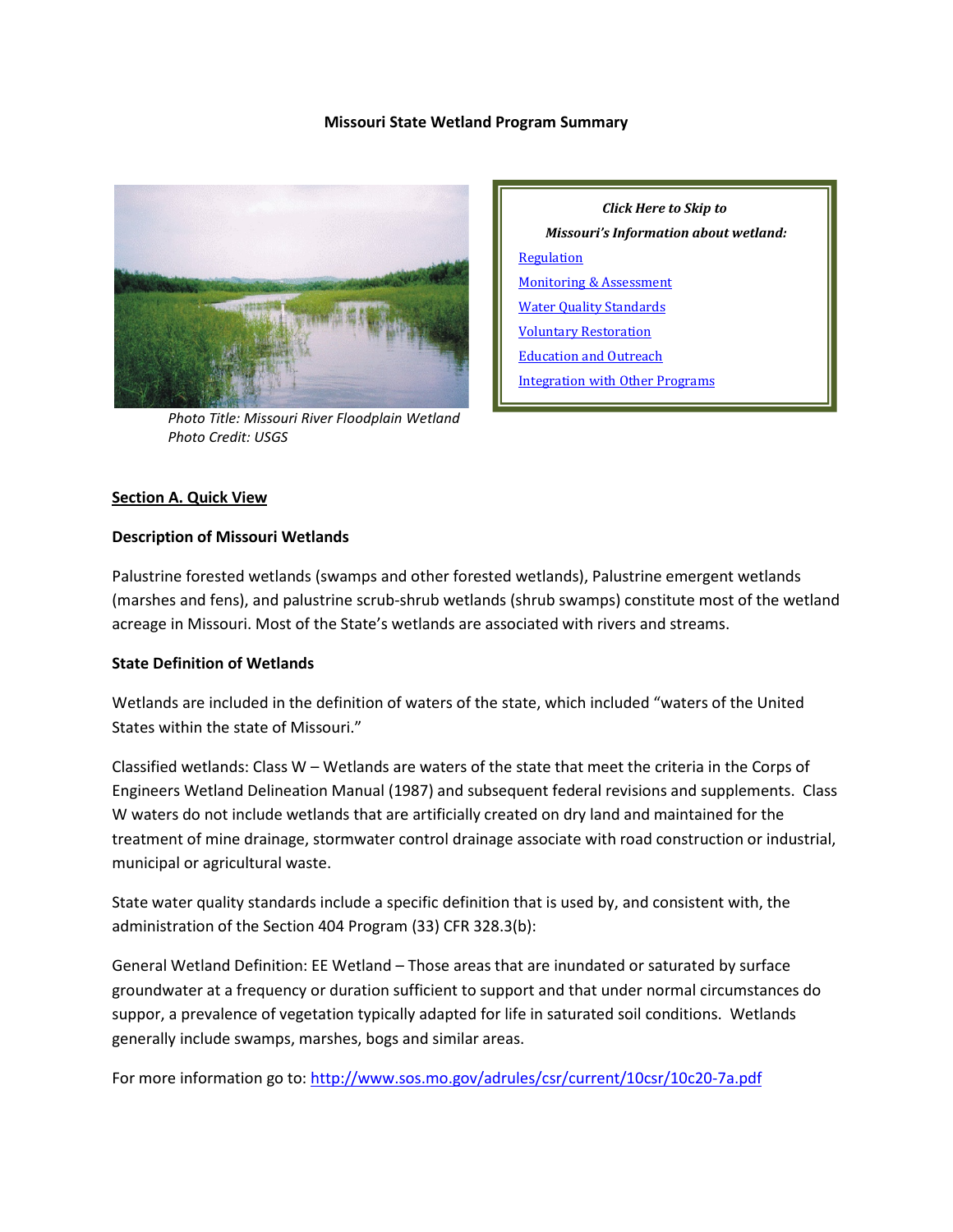### **Historic Wetland Loss/Gain**

| <b>Original Wetland Acreage</b> | Remaining Wetland Acreage Acreage Lost |           | % Lost |
|---------------------------------|----------------------------------------|-----------|--------|
| 4.844.000                       | 643.000                                | 4,201,000 | 87%    |

# **Primary State Wetlands Webpage**

**Wetlands and Water Quality Standards Development Committee – Wetlands Subcommittee** <http://dnr.mo.gov/env/wpp/cwforum/adv-uncl-waters-wetlands.htm>

#### **Department of Natural Resources Wetlands Webpage**

<http://dnr.mo.gov/env/wrc/wetlands.htm>

# **State Wetland Program Plan**

[http://dnr.mo.gov/env/wrc/docs/Missouri\\_Wetland\\_Program\\_Plan.pdf](http://dnr.mo.gov/env/wrc/docs/Missouri_Wetland_Program_Plan.pdf) Note: A final draft of a new plan will be available in September 2015.

### **State Resources for Wetland Work**

| <b>State</b>  | Core element #1:       | <b>Core Element #2:</b>                                                                                                       | <b>Core Element #3:</b>  | <b>Core Element #4:</b>                                          |
|---------------|------------------------|-------------------------------------------------------------------------------------------------------------------------------|--------------------------|------------------------------------------------------------------|
| <b>Name</b>   | <b>Regulation</b>      | <b>Monitoring and</b>                                                                                                         | <b>Wetland Water</b>     | <b>Voluntary Wetland</b>                                         |
|               |                        | <b>Assessment</b>                                                                                                             | <b>Quality Standards</b> | <b>Restoration</b>                                               |
| <b>Agency</b> | Missouri Department of | Missouri                                                                                                                      | Missouri                 | Missouri                                                         |
|               | Natural Resources (401 | Department of                                                                                                                 | Department of            | Department of                                                    |
|               | Certification)         | Conservation                                                                                                                  | <b>Natural Resources</b> | Conservation                                                     |
| Source(s)     | Unknown                | Unknown                                                                                                                       | Unknown                  | 319 staffing                                                     |
| <b>Amount</b> | Unknown                | Unknown                                                                                                                       | Unknown                  | Unknown                                                          |
| <b>FTE</b>    | 1.25 FTE               | 1.5 FTE                                                                                                                       | 0.2 FTE                  | 0.2 FTE                                                          |
| <b>Agency</b> |                        | Missouri<br>Department of<br><b>Natural Resources</b><br>- Water Resources<br>(water protection;<br>not wetland-<br>specific) |                          | Land Reclamation<br>(Rain gardens, water<br>quality/quantity/SW) |
| Source(s)     |                        | Unknown                                                                                                                       |                          | Unknown                                                          |
| <b>Amount</b> |                        | Unknown                                                                                                                       |                          | Unknown                                                          |
| <b>FTE</b>    |                        | Unknown                                                                                                                       |                          | Unknown                                                          |
| <b>Agency</b> |                        | University                                                                                                                    |                          | Transportation                                                   |
| Source(s)     |                        | Unknown                                                                                                                       |                          | Unknown                                                          |
| <b>Amount</b> |                        | Unknown                                                                                                                       |                          | Unknown                                                          |
| <b>FTE</b>    |                        | 0.5 FTE                                                                                                                       |                          | Unknown                                                          |

**State Permitting Fees**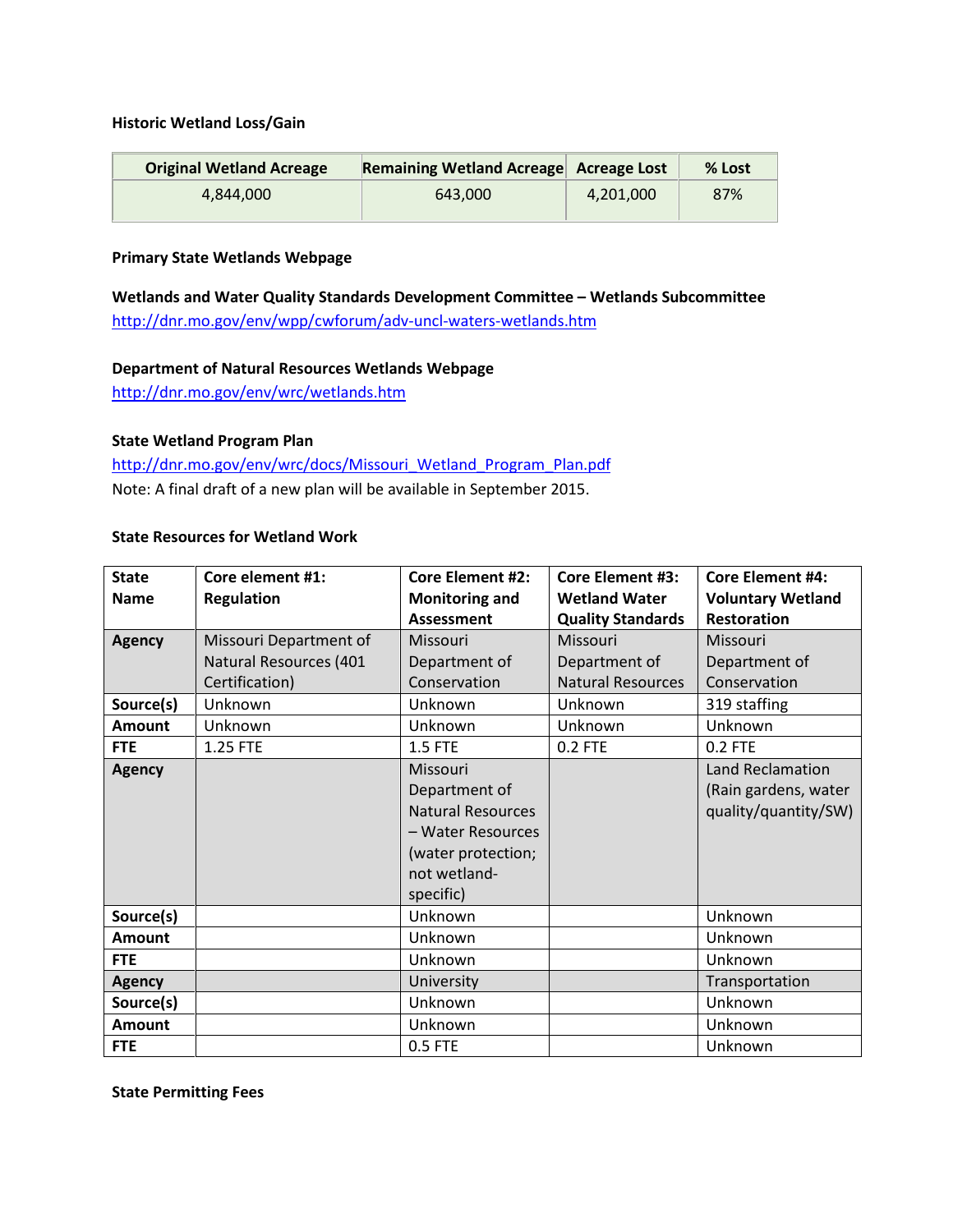| <b>State Name</b>               |
|---------------------------------|
| <b>YFS</b>                      |
| \$75 (fees are changing)        |
| Department of Natural Resources |
|                                 |

*For more information:<http://www.sos.mo.gov/adrules/csr/current/10csr/10c20-6.pdf>*

#### **Innovative Features**

- MDNR has established a Missouri Corporate Aquatic Restoration Team as a way to implement the **Corporate Wetland Restoration Program** in Missouri. MDNR seeks corporate participants for the program and has developed a technical team to provide guidance to the corporate board from among its partner agencies and organizations.
- MDEC has Wetland Evaluation Teams (WET Teams) that help NRCS
- Integrated Sensitive Areas

# **Models and Templates**

- MO Sensitive Areas Program <http://dnr.mo.gov/env/swcp/service/SensitiveAreas.htm>
- Missouri Stream Method [http://www.mvm.usace.army.mil/Portals/51/docs/regulatory/May\\_2013\\_Missouri\\_Stream\\_Mit](http://www.mvm.usace.army.mil/Portals/51/docs/regulatory/May_2013_Missouri_Stream_Mitigation_Method.pdf) [igation\\_Method.pdf](http://www.mvm.usace.army.mil/Portals/51/docs/regulatory/May_2013_Missouri_Stream_Mitigation_Method.pdf)

# <span id="page-2-0"></span>**Section B. Regulation**

#### **How are Wetlands Regulated in the State?**

Missouri regulation of wetlands rests solely with 401 certifications and the state's general water quality standards. Missouri DNR issues §401 certifications [\(http://dnr.mo.gov/env/wpp/401/index.html\)](http://dnr.mo.gov/env/wpp/401/index.html). For more information about state §401 rule making, go to: [http://dnr.mo.gov/env/wpp/cwforum/401cert.htm.](http://dnr.mo.gov/env/wpp/cwforum/401cert.htm)

#### **Wetland Delineation**

| <b>Delineation Guidance</b> | Yes | <b>No</b> | <b>Detail</b> |
|-----------------------------|-----|-----------|---------------|
| Use State's own Method      |     |           |               |
| Use Corps' 87 Manual and    | ⋏   |           |               |
| <b>Regional Supplement</b>  |     |           |               |
| Other (Please describe)     |     |           |               |

#### **No Net Loss/Net Gain Goal**

Executive Order (96-3) directs "no new loss." However, a no net loss goal is not in any statute or regulation.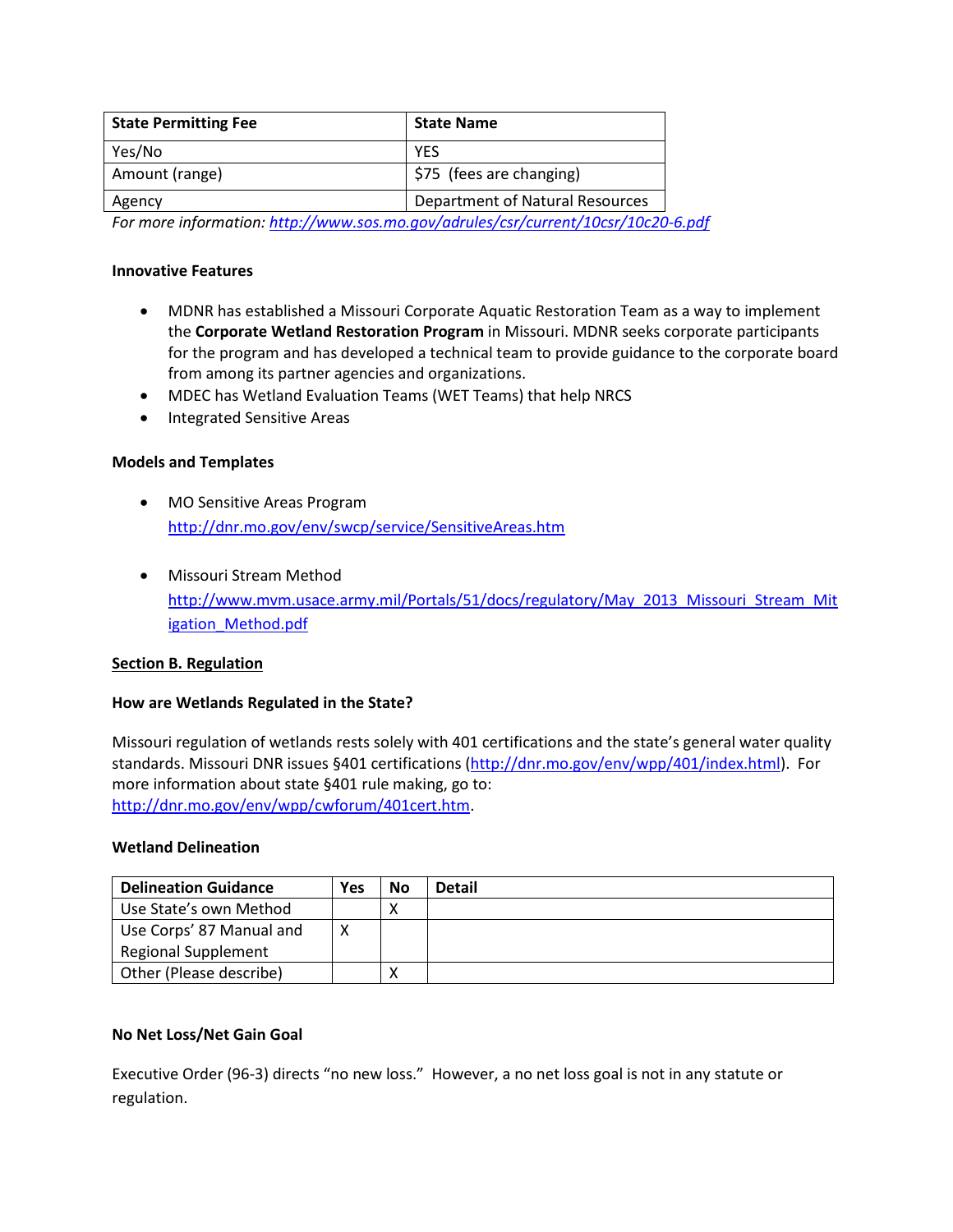# **Evaluation Methodology**

### Missouri can use the Aquatic Resource Mitigation Guidelines

[\(http://dnr.mo.gov/env/wpp/401/docs/mitigation\\_guidelines.pdf\)](http://dnr.mo.gov/env/wpp/401/docs/mitigation_guidelines.pdf) , which were developed with the help of federal and state resource agencies, to derive mitigation ratios based on Cowardin's wetland classification system. The state relies primarily on best professional judgement.

### **Exempted Activities**

Consistent with federal. Missouri does not include MODOT or wetlands under Nationwide Permits.

### **Special Provisions for Agriculture and Forestry**

Consistent with federal.

### **Penalties and Enforcement**

State clean water law provides for both judicial and administrative penalties; however, there are very few enforcement cases in Missouri.

### **Permit Tracking**

The state currently has a database of all 404 permits issued within the state. This data is searchable by applicant, Corps permit #, affected waterbody, county, and several other parameters. Mitigation is not tracked in the database, but plans are required for certification, and hard-copies are in our files.

# **State General Permit (statewide vs. regional coverage)**

| <b>Permit Coverage</b>          | Yes | <b>No</b> | <b>Detail (Type of Permit)</b> |
|---------------------------------|-----|-----------|--------------------------------|
| Regional General Permit         | Λ   |           |                                |
| <b>Statewide General Permit</b> |     |           |                                |

*Detail:* Missouri General Permits include GU-09046 (USACE Lakes Maintenance; GS-09501 (Steps, Walkways and Footbridges); GF-09092 (Water pipelines, pumps and coils); GK-09045 (Boat Launching Ramp Construction); GP-4 (Boat Docks on Missouri, Osage, and Gasconade Rivers); GP-34M (Sand and Gravel Extraction); GP-38M (Shoreline Projects – Lake of the Ozarks); GI-10972 (Recreational Activities); GP-41M (Flood Recovery and Repair Activities); and GP-35 (Protection/Repair of Flood Damaged Structures). The state pre-certifies all General Permits.

#### **Assumption of 404 Powers**

| <b>Assumption Status</b>   | <b>Yes</b> | No | <b>Detail</b>                                         |
|----------------------------|------------|----|-------------------------------------------------------|
| Assumed                    |            | ⋏  |                                                       |
| Applying for Assumption    |            | ⋀  |                                                       |
| <b>Explored Assumption</b> |            |    | Assumption of Section 404 powers was explored and     |
|                            |            |    | found to be unfeasible due to lack of funding (~2000) |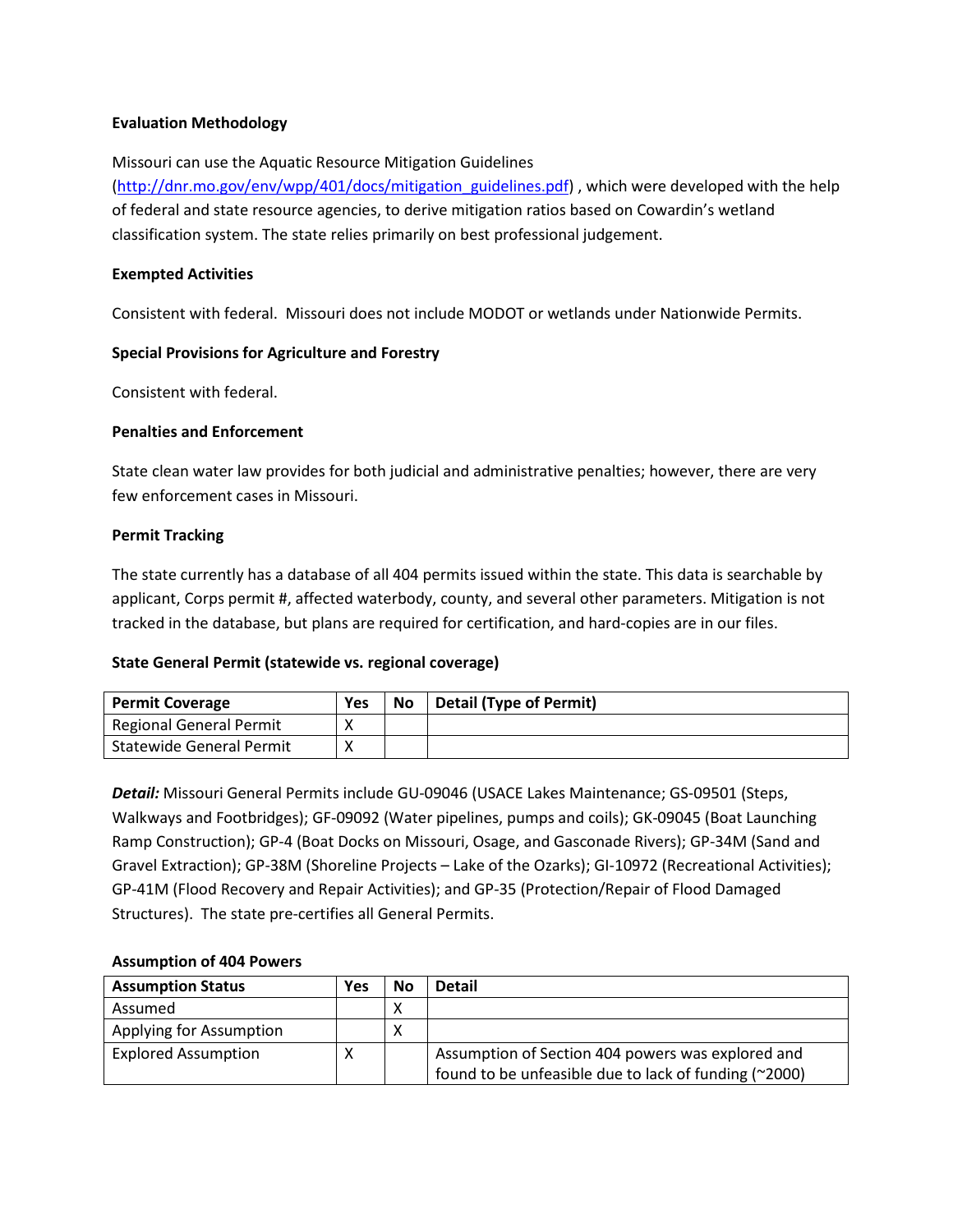### **Joint permitting**

MDNR and USACE have a Memorandum of Understanding specific to the public comment process, which institutes a uniform protocol for processing Clean Water Act Section 404 Department of the Army Permits and Section 401 Water Quality Certifications. Missouri is in the process of developing a joint agreement with the Corps to outline "who does what and when"

### **Special Area Management Plans and Advanced Identification Plans**

Unknown

# **Mitigation Policy**

MDNR has participated in interagency discussions and aid in development of the Missouri Wetland Mitigation Method, which will establish procedures for calculating impacts (debits) and improvements (credits) for both wetland and buffer work. These procedures are expected to be available in Spring 2015.

The state's Aquatic Resource Mitigation Guidelines establish the hierarchy of avoidance, minimization, and mitigation, as well as mitigation ratios for wetland impacts. They can be downloaded at [http://www.dnr.mo.gov/env/wpp/401/mitigation\\_guidelines.pdf](http://www.dnr.mo.gov/env/wpp/401/mitigation_guidelines.pdf)

Missouri DNR has full authority to conduct mitigation in state statute.

### **Mitigation Database**

MDNR does not currently have a mitigation database, but plans to update the state's 401 Certification Management System database to include mitigation tracking. Updates will include debit types and amount, credit types and amounts, monitoring needs, and date of completion.

#### <span id="page-4-0"></span>**Section C. Monitoring and Assessment**

# **Agency Responsible for Wetland Monitoring and Assessment**

Missouri DNR is working in partnership with the Department of Civil and Environmental Engineering of the University of Missouri to develop a physical wetlands monitoring pilot program. MDNR is in the process of testing a wetland rapid assessment methodology (MORAM) on sites throughout Missouri's ecoregions.

# **Mapping/Inventory**

Missouri does not have its own wetland maps. The state works with NWI and has added some physical attributes (features) to NWI maps. Also adding tabular information patterned after LLW tier efforts.

# **State Wetland Mapping Public Portal**

The state does not have a public portal at this time. However it does have shape files for ARCGIS, Google Earth at Missouri GIS [\(http://dnr.mo.gov/gis/\)](http://dnr.mo.gov/gis/)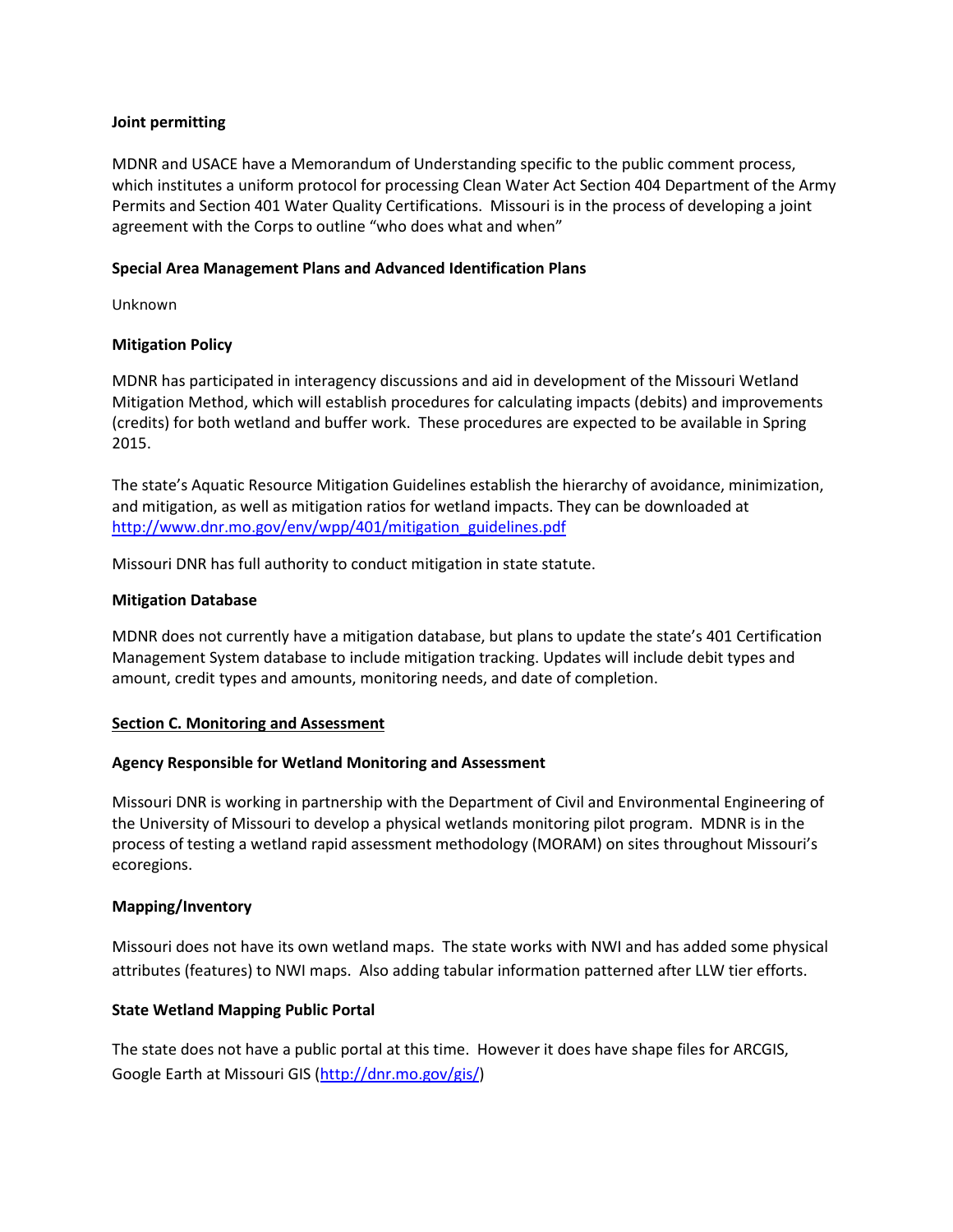# **Wetland Classification and Assessment**

None. State rules states that MOUS and regulatory delineation is a Class A wetland. The state is working on developing a state wetland classification system with the new MO-RAM.

# **Statewide Monitoring Plan**

None.

# **Overall Wetland Gain and Loss Tracking System**

None.

# **Wetland Monitoring and Assessment Characteristics**

| Level    | None | Level 1 | Level 2  | Level 3 |
|----------|------|---------|----------|---------|
| Missouri |      |         | $\cdots$ |         |

| Type     | <b>None</b> | <b>IBI</b> | Conditional                                    | Functional |
|----------|-------------|------------|------------------------------------------------|------------|
| Missouri |             |            | X (ecological<br>condition; rooted in<br>NWCA) |            |

| Frequency | <b>None</b> | Project Specific | Ongoing               |
|-----------|-------------|------------------|-----------------------|
| Missouri  |             | x                |                       |
|           |             |                  | (6 stations linked to |
|           |             |                  | groundwater           |
|           |             |                  | monitoring            |
|           |             |                  | program)              |

# **Participation in National Wetland Condition Assessment**

| <b>NWCA Study Type</b>             | <b>Yes</b> | No |
|------------------------------------|------------|----|
| <b>National Study</b>              |            |    |
| <b>State Intensification Study</b> |            |    |

# <span id="page-5-0"></span>**Section D. Water Quality Standards**

The state has a 401 program (10CSR 20 6.060); state applies an anti-degradation policy to wetlands. In 1990 Missouri Water Quality Standard revisions specified wetlands as a water of the state and created a new "beneficial use" category for wetlands. The next revision in 1993 included more specific criteria on water quality for wetlands.

For more information about the state's Water Quality Standards, go to the Wetland Water Quality Standards Subcommittee webpage at: [http://dnr.mo.gov/env/wpp/cwforum/adv-uncl-waters](http://dnr.mo.gov/env/wpp/cwforum/adv-uncl-waters-wetlands.htm)[wetlands.htm.](http://dnr.mo.gov/env/wpp/cwforum/adv-uncl-waters-wetlands.htm)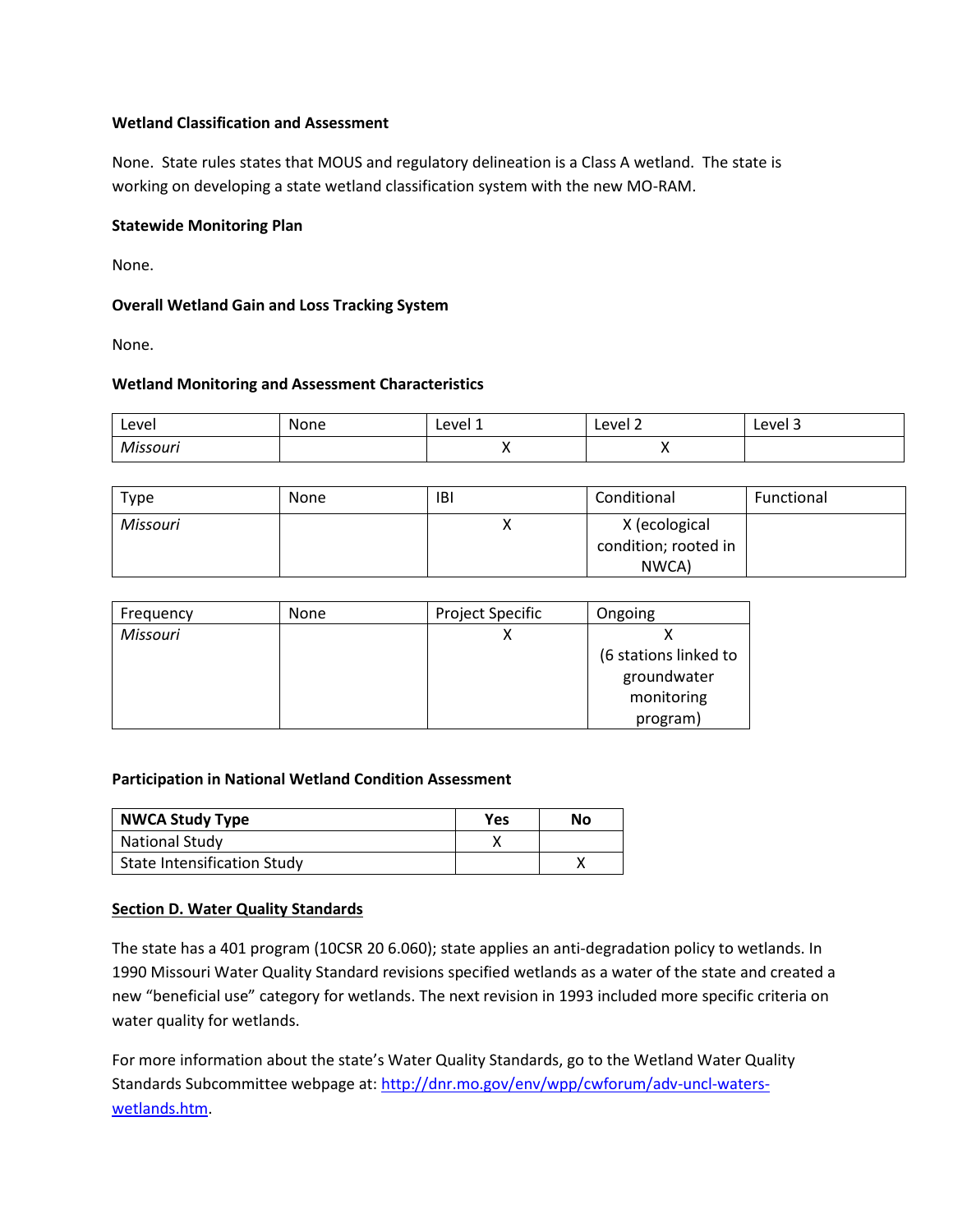### **Wetland and Water Quality Standards**

| <b>Type</b>                                                                                                        | <b>None</b> | <b>Use Existing</b><br><b>WQ</b><br><b>Standards</b> | <b>In Process</b>         | Adopted                                                                                               | <b>Future</b><br><b>Direction</b>                                 |
|--------------------------------------------------------------------------------------------------------------------|-------------|------------------------------------------------------|---------------------------|-------------------------------------------------------------------------------------------------------|-------------------------------------------------------------------|
| <b>Wetland-specific</b><br><b>Designated Uses</b>                                                                  |             |                                                      |                           | $\boldsymbol{\mathsf{x}}$<br>(Have WL-<br>specific DUs<br>for wetlands,<br>but figuring<br>out how to |                                                                   |
| Narrative criteria in<br>the standards to<br>protect designated<br>wetland uses                                    |             | $\pmb{\mathsf{X}}$                                   | X                         | apply them)                                                                                           |                                                                   |
| Numeric criteria in<br>the standards<br>based on wetland<br>type and location<br>to protect the<br>designated uses | X           |                                                      | $\boldsymbol{\mathsf{x}}$ |                                                                                                       | Will be working<br>on trying to<br>develop these in<br>the future |
| Anti-degradation<br>policy includes<br>wetlands                                                                    |             | $\boldsymbol{\mathsf{x}}$                            |                           |                                                                                                       |                                                                   |

*Description:* Missouri is in the process of developing a wetland monitoring methodology. In 2013, Missouri started to discuss wetland classification. They are currently working on refining wetland language in the state's water quality rule. By the end of 2017 the state plans to have identified candidate reference wetlands, developed habitat metrics for wetlands, developed a methodology for determining reference wetland conditions, begun the establishment of statewide reference wetland dataset, and developed an IBI for wetlands. The state's anti-degradation policy is often cited when denying wetland fill projects that do not propose mitigation for impacts.

As for state water quality standards applied to wetlands (From 10 CSR 20-7.031): (D) Waters shall be free from substances or conditions in sufficient amounts to result in toxicity to human, animal or aquatic life; (E) There shall be no significant human health hazard from incidental contact with the water; (F) There shall be no acute toxicity to livestock or wildlife watering; (G) Waters shall be free from physical, chemical or hydrologic changes that would impair the natural biological community; and (H) Waters shall be free from used tires, car bodies, appliances, demolition debris, used vehicles or equipment and solid waste as defined in Missouri's Solid Waste Law, section 260.200, RSMo, except as the use of such materials is specifically permitted pursuant to section 260.200–260.247.

# <span id="page-6-0"></span>**Section E. Voluntary Wetland Restoration**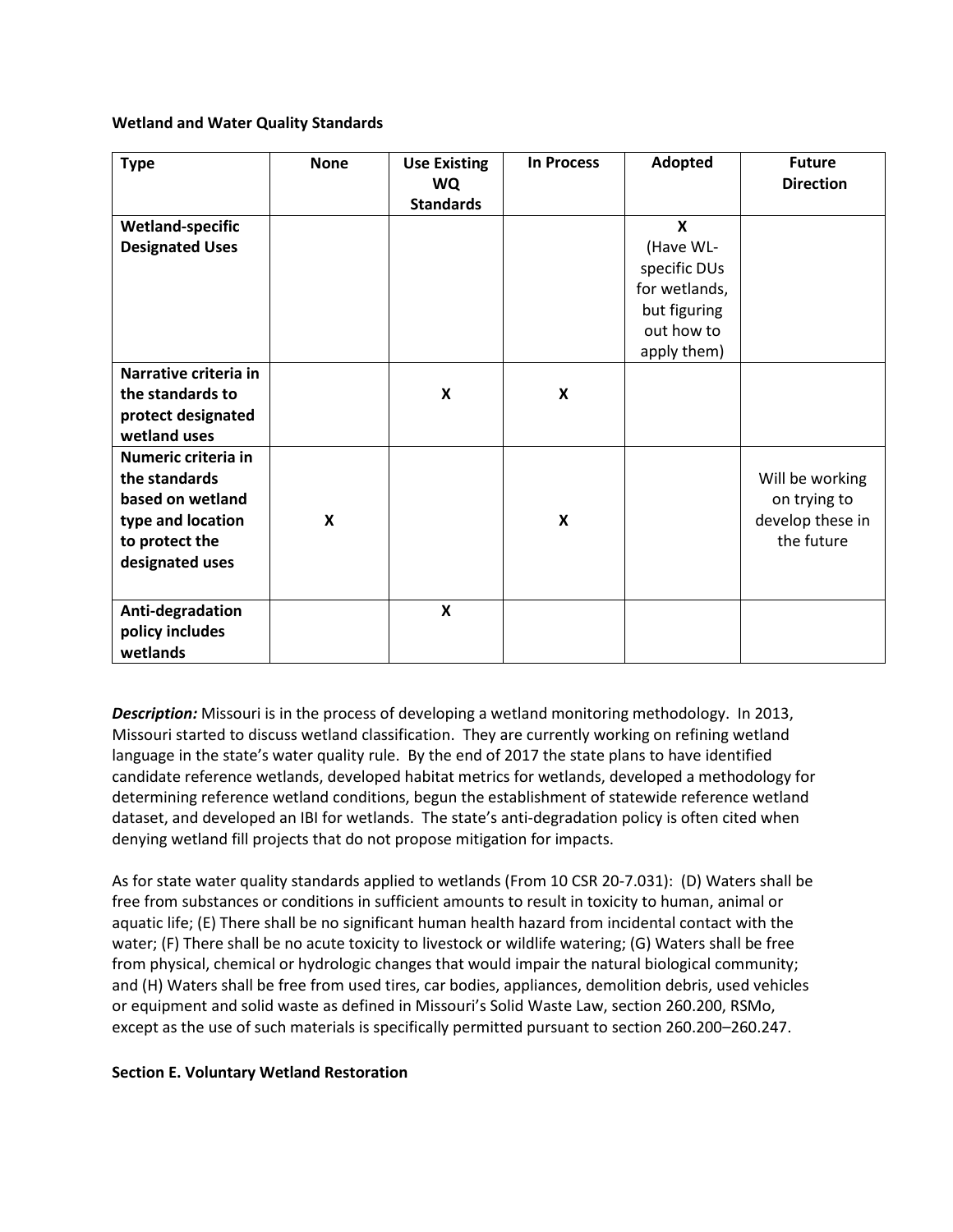Missouri does not have a wetland-specific voluntary wetland restoration program. The state's focus is on protection, not restoration. The Missouri Department of Conservation forms Wetland Evaluation Teams (WET Teams) that provide technical assistance to private landowners conducting voluntary wetland restoration projects.

MDNR funds eligible 319 NPS Program grant projects for wetlands floodplain and riparian needs. Missouri's new Nonpoint Source Management Plan (NPSMP) includes prioritization of wetland projects as a best management practice for reducing NPS water pollution and improving aquatic live use. Similarly, dam/stream obstruction removal and riparian protection and restoration are among the NPSMP top priorities. Preference may be provided to OMW watersheds and NPS impaired waters or TMDLs. Funding eligibility of projects will be determined by federal guidance, the Clean Water Act, the Missouri NPS Management Plan, and Department priorities. Wetland protection and restoration are recognized as priorities of the 319 NPS Program due to their multiple environmental and ecological benefits, including substantial NPS pollutant load reduction potential.

Other efforts include development of rain gardens, buffer restoration and protection and fencing out cattle from sensitive areas.

| <b>Type of Work</b>                | <b>YES</b> | <b>NO</b> | <b>Description</b>                                 |
|------------------------------------|------------|-----------|----------------------------------------------------|
| <b>Public Wetland Restoration</b>  |            |           | Through the 319 program                            |
| <b>Private Wetland Restoration</b> | $\sim$     |           | Sensitive Areas                                    |
| <b>Both Public and Private</b>     | $\sim$     |           | Conservation Department works with Ducks Unlimited |
| <b>Technical Assistance</b>        |            |           | Through WETs (Conservation Dept), DNR can assist   |
| Tax Incentives                     |            | x         |                                                    |
| Other - Sales Tax                  |            |           | The wetland program is supported by a sales tax.   |

# **Types of Wetland Restoration Work Funded by the State:**

# **Voluntary Wetland Restoration Program Components**

*Note: ASWM may want to include information about the MO Sensitive Areas Program in the future. Contact Colleen Meredith, Director of the Soil* & *Water Conservation Program at the Missouri Department of Natural Resources.* 

| <b>Wetland Restoration Efforts</b>                                                                                 | Nothing in the<br><b>Works</b> | <b>Planning</b> | <b>In Progress</b> | Complete |
|--------------------------------------------------------------------------------------------------------------------|--------------------------------|-----------------|--------------------|----------|
| Program has a set of restoration<br>goals                                                                          | Unavailable                    |                 |                    |          |
| Coordinate with relevant agencies<br>that outline restoration/protection<br>goals and strategies and<br>timeframes | Unavailable                    |                 |                    |          |
| Developed multi-agency body to<br>coordinate restoration/ protection<br>efforts                                    | Unavailable                    |                 |                    |          |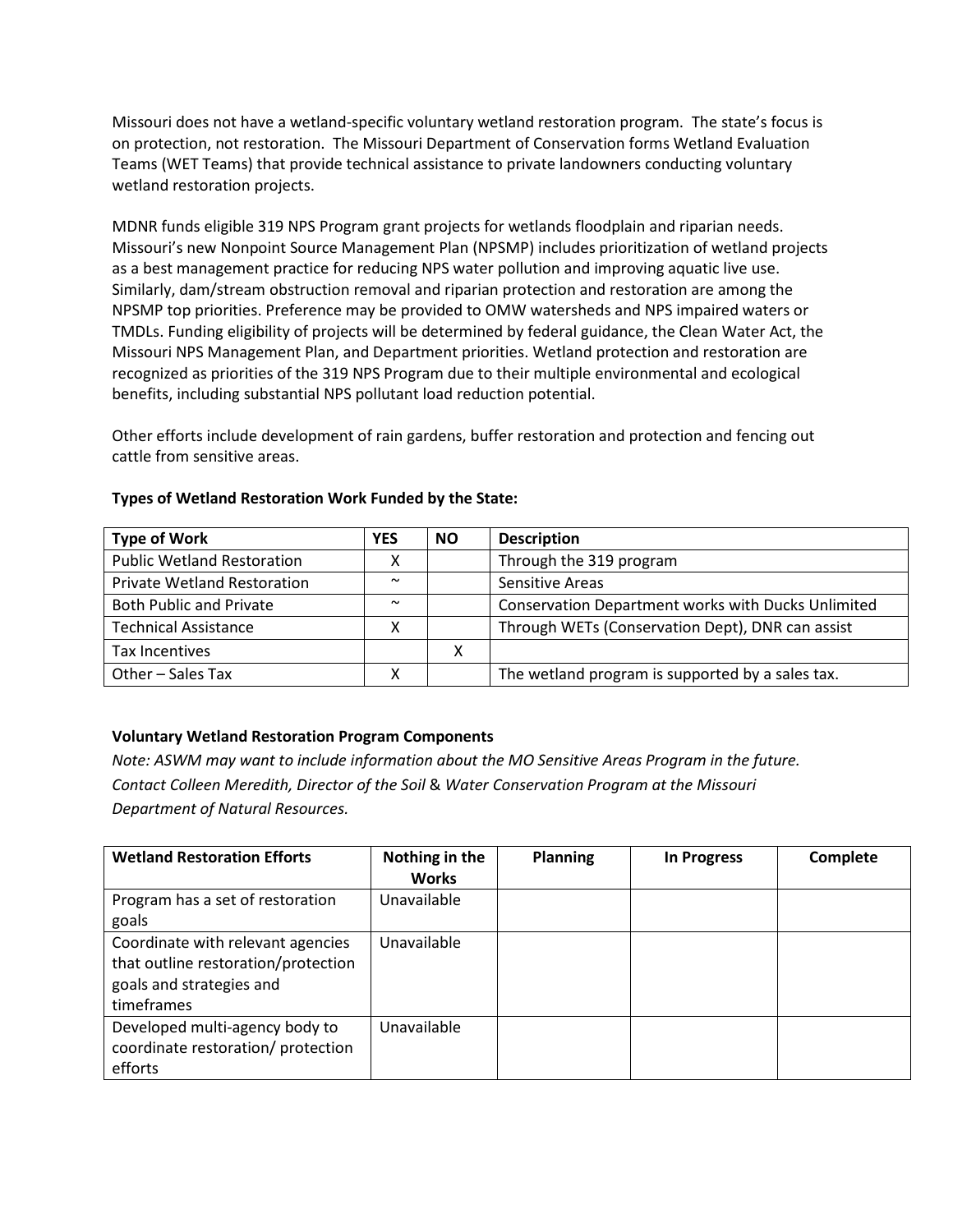| Set restoration goals based on  | Unavailable |  |  |
|---------------------------------|-------------|--|--|
| agency objectives and available |             |  |  |
| information                     |             |  |  |

# **Goals for Restoration Projects**

| <b>NWCA Study Type</b>       | <b>Yes</b> | No | <b>Description</b> |
|------------------------------|------------|----|--------------------|
| No Net Loss                  | χ          |    |                    |
| Reverse Loss/Net Gain        | Unknown    |    |                    |
| <b>NPS</b>                   | Unknown    |    |                    |
| <b>TMDLs</b>                 | Unknown    |    |                    |
| Habitat                      | Unknown    |    |                    |
| <b>Costal Protection</b>     | Unknown    |    |                    |
| <b>Floodwater Protection</b> | Unknown    |    |                    |
| Groundwater                  | Unknown    |    |                    |
| Other (please describe)      | Unknown    |    |                    |

### **Landowner Guides and Handbooks to Assist with Voluntary Wetland Restoration Efforts**

None at the Missouri Department of Natural Resources; but may have some at the Missouri Department of Conservation.

#### <span id="page-8-0"></span>**Section F. Innovative and/or Highly Effective Education and Outreach**

None.

#### **Section G. Climate Change and Wetlands**

The Missouri Wetlands Program does not work on climate change issues. Missouri has not developed a statewide adaptation plan and is not monitoring the effects of climate change on wetlands. The state is in the process of developing a proposal to develop set-backs and protection areas for riparian areas in pre- and post-construction requirements through the MS4 stormwater program.

# <span id="page-8-1"></span>**Section H. Integration**

| Entity/Program Area                                                                                                                                             | Yes/No | Description of the Connection                                                                                                                                                                                                                                                                                   |
|-----------------------------------------------------------------------------------------------------------------------------------------------------------------|--------|-----------------------------------------------------------------------------------------------------------------------------------------------------------------------------------------------------------------------------------------------------------------------------------------------------------------|
| NPDES/Stormwater<br>(Note: Stacia Bax is transitioning<br>from the state §401 program to<br>MS4 permitting, bringing<br>knowledge of both programs<br>together) | X      | MDNR funds eligible 319 NPS Program grant projects for<br>wetlands floodplain and riparian needs. Missouri's new<br>Nonpoint Source Management Plan (NPSMP) includes<br>prioritization of wetland projects as a best management<br>practice for reducing NPS water pollution and improving<br>aquatic live use. |
|                                                                                                                                                                 |        | Green infrastructure plans and greenways listed in Wetland<br>Program Plan.                                                                                                                                                                                                                                     |
| 303(d)                                                                                                                                                          | NO.    |                                                                                                                                                                                                                                                                                                                 |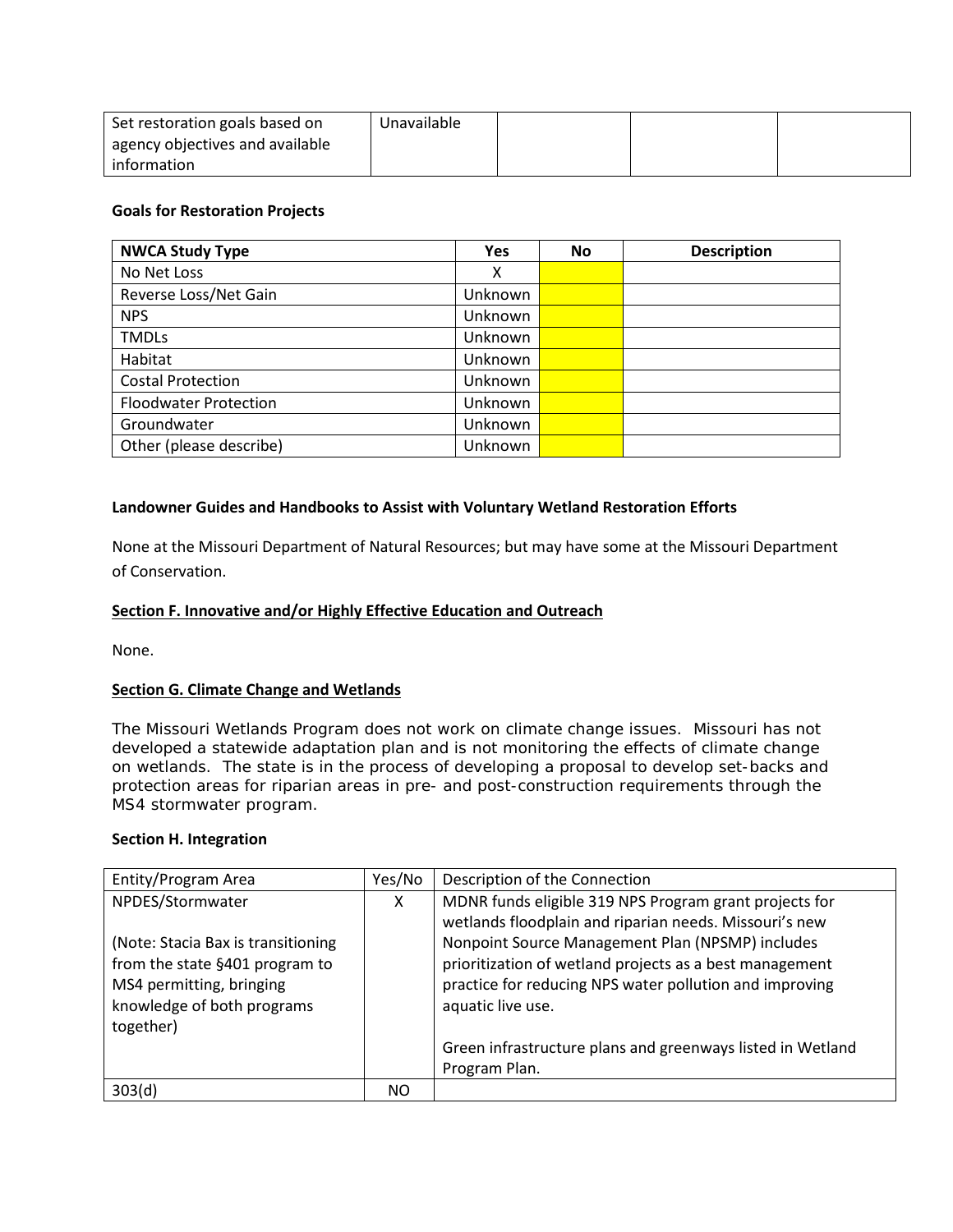| 305(b)                                 | NO.        |                                                                |
|----------------------------------------|------------|----------------------------------------------------------------|
| <b>TMDL</b>                            | NO.        |                                                                |
| Climate Change/ Resiliency             | NO.        | Not currently, but some plans for the future                   |
| Land Use / Watershed planning          | X          | Urban Planning Efforts Listed in Wetland Program Plan; The 319 |
|                                        |            | Grants program allows for monies to be used for watershed      |
|                                        |            | rehabilitation, including wetland creation projects.           |
| Flood/Hazard Mitigation                | <b>YES</b> | Discussion about Mississippi River flood reduction concept     |
|                                        |            | using wetlands to capture flood flow (Levee Districts).        |
| Coastal Work                           | NO.        |                                                                |
| <b>Wildlife Action Plan</b>            | <b>YES</b> | Related to waterfowl                                           |
| Statewide Comprehensive                | <b>YES</b> | State parks include wetlands; wetland visiting listed as an    |
| <b>Outdoor Recreation Plan (SCORP)</b> |            | activity in wetland parks information                          |
| Other (Specify)                        | <b>YES</b> | Resotration of "Sensitive Areas"                               |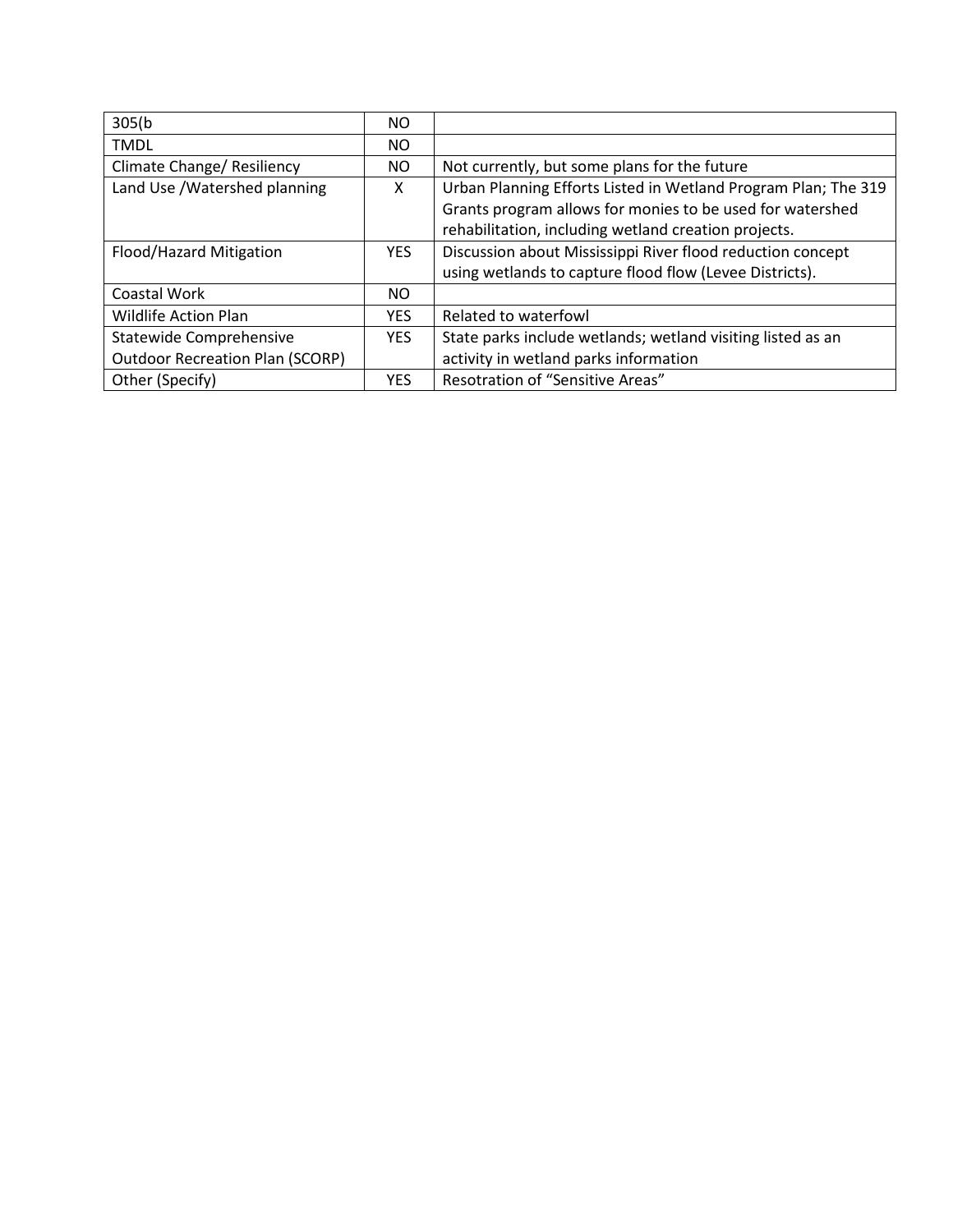# **Wetland Program Development Continuum**

| <b>Continuum Stage</b>              |           | <b>Core Element</b><br>1: Regulation   | <b>Core Element</b><br>2: Monitoring<br>& Assessment | <b>Core Element 3:</b><br><b>Wetland Water</b><br><b>Quality</b> | <b>Core Element</b><br>4:<br><b>Voluntary</b>               |
|-------------------------------------|-----------|----------------------------------------|------------------------------------------------------|------------------------------------------------------------------|-------------------------------------------------------------|
| <b>Mature Stage</b>                 | High<br>Ж | 401<br><b>Certification</b><br>Program |                                                      | <b>Standards</b>                                                 | <b>Restoration</b>                                          |
| <b>Initial Implementation Stage</b> |           |                                        | X<br>(ecological<br>assessment)                      |                                                                  |                                                             |
| <b>Development Stage</b>            |           |                                        | X<br>(all other)                                     |                                                                  |                                                             |
| <b>Early Stage</b>                  | Low       |                                        |                                                      | X                                                                | X<br>(However,<br>there is a<br>Sensitive Areas<br>Program) |

*Note: Missouri DNR would like to improve the 401 Certification program. Enforcement is low and most permits are approved.*

# **Section I. Contact Information**

Stacia Bax NPDES Permits and Engineering Section Water Resources Program Missouri Department of Natural Resources PO Box 176 Jefferson City, MO 65102-0176 (573-526-4586 [Stacia.bax@dnr.mo.gov](mailto:Stacia.bax@dnr.mo.gov)

# **Section J. Useful State Websites**

# **State Government Programs**

- 1. Department of Natural Resources
	- a) Water Resources Center: Wetlands <http://dnr.mo.gov/env/wrc/wetlands.htm>
	- b) State Water Plan <http://dnr.mo.gov/env/wrc/statewaterplanMain.htm>
	- c) Water Protection Program